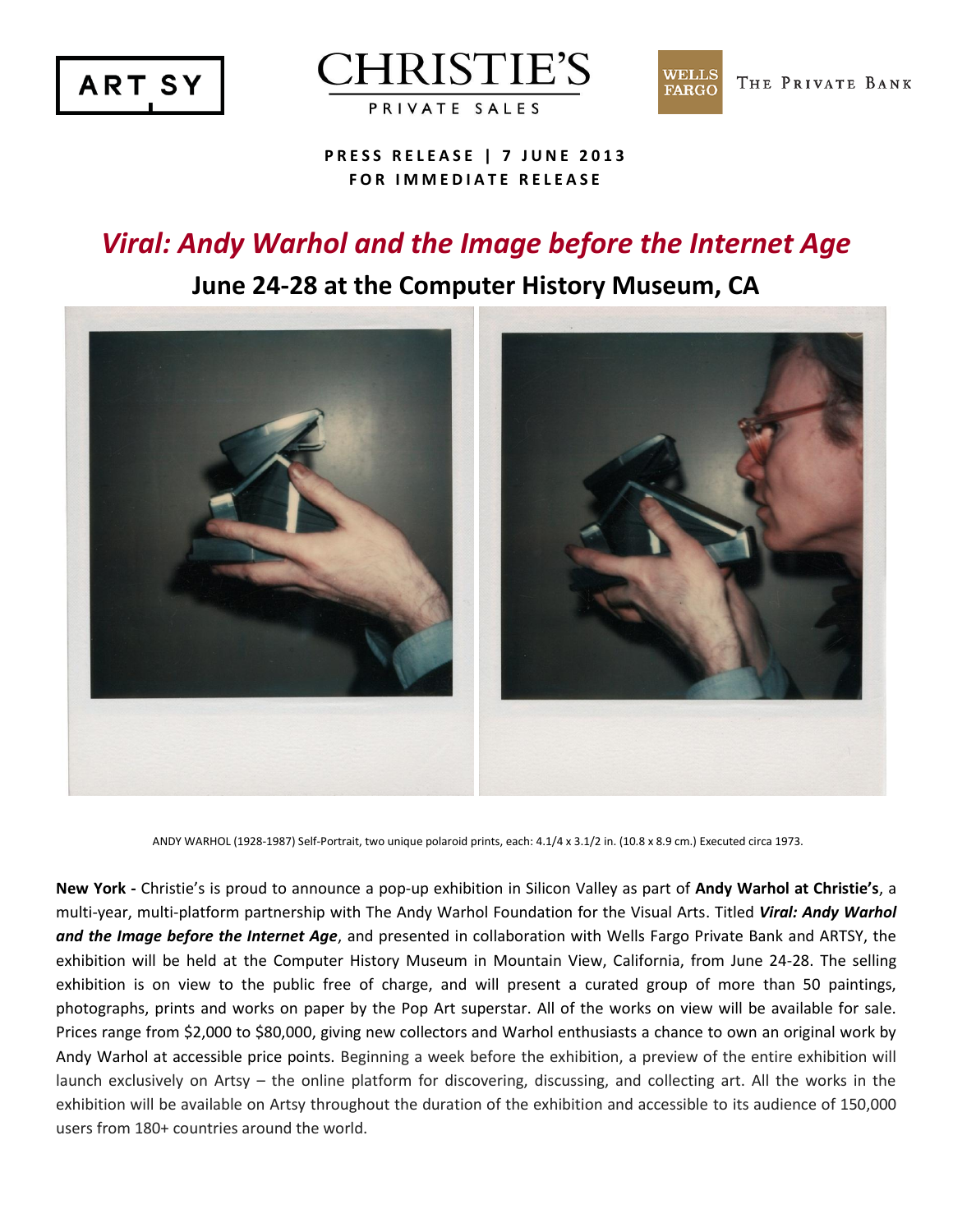All works sold as part of the Andy Warhol at Christie's partnership—including live auctions, online-only auctions and private sales—are drawn from the collection of The Andy Warhol Foundation for the Visual Arts, with proceeds benefitting the Foundation's grant-making programs.

The exhibition will represent works that highlight Andy Warhol's career-long conversation with emerging technologies and focus on his artistic process. Highlights of the exhibition will include self-portraits of Andy Warhol, prints of Muhammad Ali and John F. Kennedy, and his well-known Pop themes of toys and flowers.

"This exhibition presents Warhol's tireless exploration of the artistic process, which can be seen through his use of repetitive imagery and multiples. Warhol manipulated and investigated the technology that was available to him - using polaroids and screenprints in order to proliferate his imagery – a precursor to the 'viral' phenomenon of the digital age" said **Amy Cappellazzo, Chairman of Post-War and Contemporary Development at Christie's.**

For more information on *Andy Warhol at Christie's*, please visit:<http://www.christies.com/warhol/>

### **Exhibition Information**

**Location: Computer History Museum, Mountain View, CA Dates: June 24 – 28, 2013**

*Admission is free and open to the public*



**All Andy Warhol Artworks © The Andy Warhol Foundation for the Visual Arts, Inc.**

## **PRESS CONTACT: Sara Fox | +1 212 636 2680|** [sfox@christies.com](mailto:sfox@christies.com)

#### **About Christie's**

Christie's, the world's leading art business, had global auction and private sales in 2012 that totaled £3.92 billion/\$6.27 billion. Christie's is a name and place that speaks of extraordinary art, unparalleled service and expertise, as well as international glamour. Founded in 1766 by James Christie, Christie's has since conducted the greatest and most celebrated auctions through the centuries providing a popular showcase for the unique and the beautiful. Christie's offers over 450 auctions annually in over 80 categories, including all areas of fine and decorative arts, jewellery, photographs, collectibles, wine, and more. Prices range from \$200 to over \$100 million. Christie's also has a long and successful history conducting private sales for its clients in all categories, with emphasis on Post-War and Contemporary, Impressionist and Modern, Old Masters and Jewellery. Private sales totaled £631.3 million/\$1 billion in 2012, an increase of 26% on the same period last year.

Christie's has a global presence with 53 offices in 32 countries and 10 salerooms around the world including in London, New York, Paris, Geneva, Milan, Amsterdam, Dubai, Zürich, and Hong Kong. More recently, Christie's has led in growth markets such as Russia, China, India and the Middle East, with successful sales, exhibitions and initiatives in Moscow, Baku, Beijing, Mumbai, Delhi, Jeddah, Abu Dhabi, Doha and Dubai.

#### **About The Andy Warhol Foundation for the Visual Arts**

The Andy Warhol Foundation for the Visual Arts was established in 1987. In accordance with Andy Warhol's will, its mission is the advancement of the visual arts. The primary focus of the Foundation's grant-making activity has been to support the creation, presentation and documentation of contemporary visual arts, particularly work that is experimental, under-recognized or challenging in nature. The program has been both pro-active in its approach to the field of cultural philanthropy and responsive to the changing needs of artists. A strong commitment to freedom of artistic expression continues to inform the Foundation's support of organizations that fight censorship, protect artists' rights and defend their access to evolving technologies in the digital age.

Through cooperative exhibitions, loans and permanent placement of work in museums nationwide, the Foundation has ensured that the many facets of Warhol's complex oeuvre are both widely accessible and properly cared for. In helping to establish the comprehensive collection and study center of The Andy Warhol Museum in Pittsburgh, the Foundation paved the way for new Warhol scholarship and curatorial innovation. The Foundation's sustained support and oversight of thoroughly researched, extensively illustrated catalogues raisonnés of Warhol's entire artistic output continues to expand the possibilities for scholarship about his work.

The Foundation has also used its ownership of the copyrights to Warhol images and trademarks to his name and signature as an opportunity to craft creative and responsible licensing policies that are both friendly to scholars and artists wishing to use Warhol images for educational and creative purposes and profitable to the Foundation when the images are used for commercial purposes. Revenues from licensing agreements add